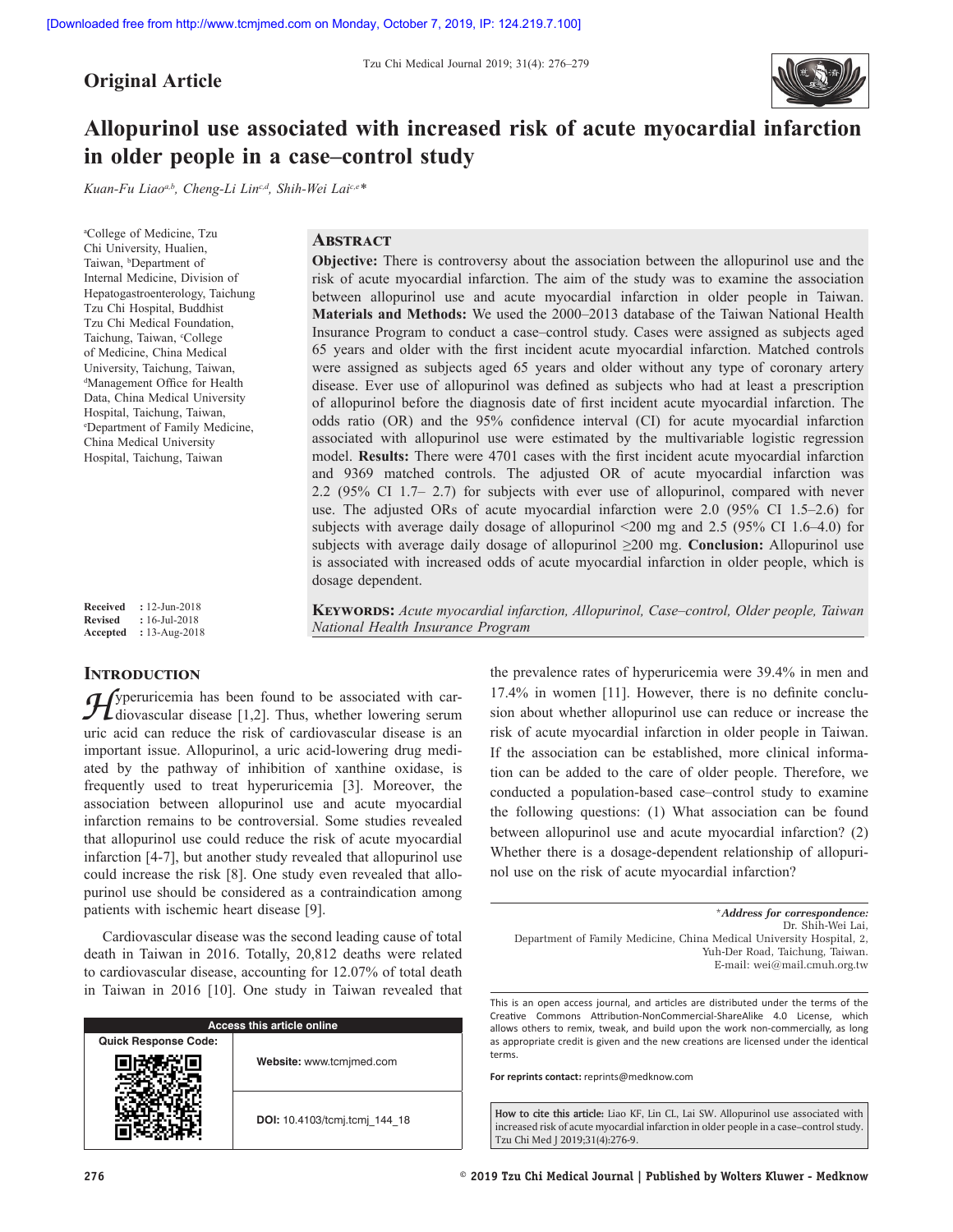#### **Materials and methods**

#### **Study design and data source**

The study design and data source were adapted from previous studies [12-14]. We conducted a population-based case–control study using the 2000–2013 database of the Taiwan National Health Insurance Program. The program began in March 1995 and has covered 99.6% of 23 million people living on an independent country of Taiwan [15-17].

#### **Ethical statement**

The study was conducted in accordance with the Declaration of Helsinki. The study was approved by the Research Ethics Committee of China Medical University and Hospital in Taiwan (CMUH-104-REC2-115). Informed written consent was waived because the study was retrospective data.

#### **Study subjects**

Subjects aged 65 years or older with the first incident acute myocardial infarction (based on the International Classification of Diseases, 9<sup>th</sup> Revision, Clinical Modification [ICD-9] code 410) were assigned as cases. The date of subjects being diagnosed with the first incident acute myocardial infarction was defined as the index date. For every one case with acute myocardial infarction, approximately two subjects aged 65 years or older without any type of coronary artery disease (ICD-9 codes 410–414) were assigned as matched controls. Both cases and matched controls were matched with sex, age (every 5 years), and the year of index date [Figure 1].

## **Definition of allopurinol exposure**

To reduce the biased results, subjects whose final prescriptions of allopurinol were filled ≥6 months before the index date were excluded. Therefore, only those subjects whose final prescriptions of allopurinol were filled  $\leq 6$  months before the index date could be included. The definition of allopurinol use was adapted from previous studies [18,19]. Briefly speaking, ever use of allopurinol was defined as subjects who had at least a prescription of allopurinol before index date. Never use of allopurinol was defined as subjects who did not have a prescription of allopurinol before the index date.

#### **Comorbidities studied**

Based on ICD-9 codes, comorbidities were selected as follows: alcohol-related disease (ICD-9 codes 291, 303, 305.00, 305.01, 305.02, 305.03, 571.0–571.3, 790.3, and V11.3),



**Figure 1:** Flowchart showing selection process of study subjects

cerebrovascular disease (ICD-9 codes 430–438), chronic kidney disease (ICD-9 codes 581–583, 585–587, and 588.8–588.9), chronic obstructive pulmonary disease (ICD-9 codes 491, 492, 493, and 496), diabetes mellitus (ICD-9 codes 250), hyperlipidemia (ICD-9 codes 272.0, 272.1, 272.2, 272.3, and 272.4), and hypertension (ICD-9 codes 401–405).

#### **Statistical analysis**

First, we compared the distributions of demographic information, allopurinol use, and comorbidities between cases and matched controls using the Chi-square test for categorical variables and the *t*-test for continuous variables. Second, the multivariable logistic regression model was used to estimate the odds ratio (OR) and the 95% confidence interval (CI) for acute myocardial infarction associated with allopurinol use. Third, we conducted an analysis about the risk of acute myocardial infarction associated with average daily dosage of allopurinol use. The average daily dose of allopurinol use was calculated using the total quantity of allopurinol divided by total number of days supplied. The average daily dose was divided into two levels according to the third quartile dose,  $\leq$ 200 mg and  $\geq$ 200 mg. All analyses were performed using the SAS Statistical Software (version 9.2; SAS Institute, Inc., Cary, NA, USA). The results were considered statistically significant when two-tailed  $P < 0.05$ .

#### **Results**

#### **Basic characteristics of the study population**

There were 4701 cases with acute myocardial infarction and 9369 matched controls, with similar distributions of sex and age [Table 1]. The mean ages (standard deviation) were 77.1 (7.2)

| Table 1: Characteristics between cases with acute myocardial |                                           |                                                     |         |  |  |  |  |  |
|--------------------------------------------------------------|-------------------------------------------|-----------------------------------------------------|---------|--|--|--|--|--|
| infarction and matched controls                              |                                           |                                                     |         |  |  |  |  |  |
| <b>Variable</b>                                              | <b>Matched</b><br>controls<br>$(n=9369),$ | <b>Cases with acute</b><br>myocardial<br>infarction | $P^*$   |  |  |  |  |  |
| Sex                                                          | $n(^{0}/_{0})$                            | $(n=4701), n (%)$                                   |         |  |  |  |  |  |
| Female                                                       | 3967 (42.3)                               | 1992 (42.4)                                         | 0.97    |  |  |  |  |  |
| Male                                                         | 5402 (57.7)                               | 2709 (57.6)                                         |         |  |  |  |  |  |
| Age group (years)                                            |                                           |                                                     |         |  |  |  |  |  |
| 65-74                                                        | 3944 (42.0)                               | 1972 (42.0)                                         | 0.90    |  |  |  |  |  |
| 75-84                                                        | 4024(43.0)                                | 2012 (42.8)                                         |         |  |  |  |  |  |
| >85                                                          | 1401 (15.0)                               | 717(15.2)                                           |         |  |  |  |  |  |
| Age (years), mean $\pm SD^{\dagger}$                         | $76.9 \pm 7.2$                            | $77.1 \pm 7.2$                                      | 0.16    |  |  |  |  |  |
| Ever use of allopurinol use                                  | 144(1.5)                                  | 282(6.0)                                            | < 0.001 |  |  |  |  |  |
| Comorbidities*                                               |                                           |                                                     |         |  |  |  |  |  |
| Alcohol-related disease                                      | 216(2.3)                                  | 163(3.5)                                            | < 0.001 |  |  |  |  |  |
| Cerebrovascular disease                                      | 812 (8.7)                                 | 1365(29.0)                                          | < 0.001 |  |  |  |  |  |
| Chronic kidney disease                                       | 566 $(6.0)$                               | 944(20.1)                                           | < 0.001 |  |  |  |  |  |
| Chronic obstructive                                          | 2192 (23.4)                               | 2023 (43.0)                                         | < 0.001 |  |  |  |  |  |
| pulmonary disease                                            |                                           |                                                     |         |  |  |  |  |  |
| Diabetes mellitus                                            | 878 (9.4)                                 | 1543 (32.8)                                         | < 0.001 |  |  |  |  |  |
| Hyperlipidemia                                               | 1566 (16.7)                               | 1705 (36.3)                                         | < 0.001 |  |  |  |  |  |
| Hypertension                                                 | 4697(50.1)                                | 4035 (85.8)                                         | < 0.001 |  |  |  |  |  |

Data are presented as the number of subjects in each group with percentages given in parentheses. \*Chi-square test and, † *T*-test comparing subjects with and without acute myocardial infarction. SD: Standard deviation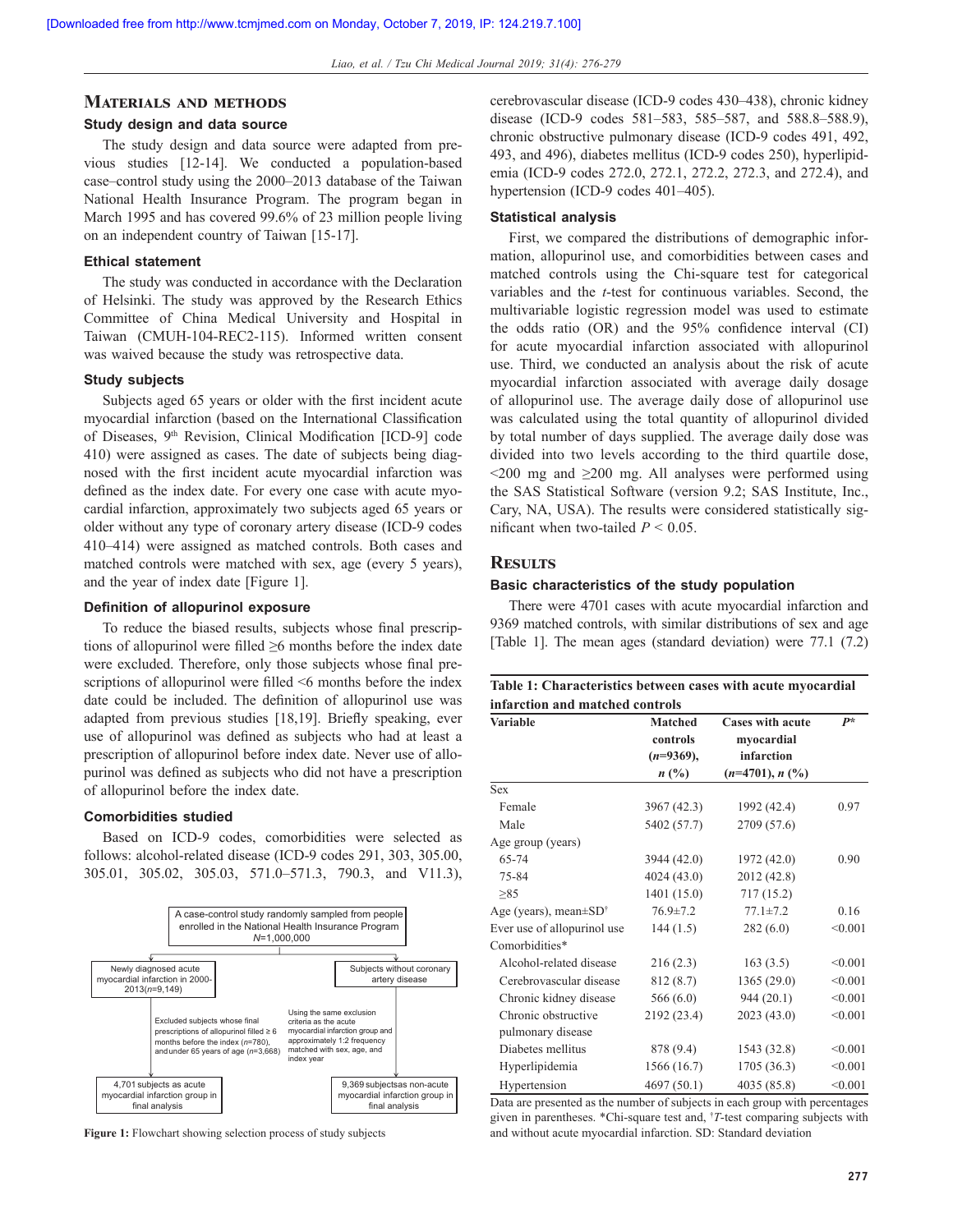years in cases and 76.9 (7.2) years in matched controls, without statistical significance (*t*-test,  $P = 0.16$ ). Cases were more likely to have a higher proportion of ever use of allopurinol than matched controls, with statistical significance (6.0% vs. 1.54%, Chi-square test, *P* < 0.001). Cases had higher proportions of alcohol-related disease, cerebrovascular disease, chronic kidney disease, chronic obstructive pulmonary disease, diabetes mellitus, hyperlipidemia, and hypertension than matched controls, with statistical significance (Chi-square test,  $P \le 0.001$  for all).

# **Risk of acute myocardial infarction associated with allopurinol use**

After adjusting for potential covariables, the multivariable logistic regression model revealed that the adjusted OR of acute myocardial infarction was 2.2 (95% CI 1.7–2.7) for subjects with ever use of allopurinol, compared with never use of allopurinol [Table 2]. In addition, cerebrovascular disease (adjusted OR 2.5, 95% CI 2.2–2.7), chronic kidney disease (adjusted OR 2.0, 95% CI 1.7–2.2), chronic obstructive pulmonary disease (adjusted OR 2.0, 95% CI 1.8–2.1), diabetes mellitus (adjusted OR 2.5, 95% CI 2.3–2.8), hyperlipidemia (adjusted OR 1.6, 95% CI 1.4–1.7), and hypertension (adjusted OR 3.5, 95% CI 3.2–3.8) were associated with acute myocardial infarction.

# **Risk of acute myocardial infarction associated with average daily dosage of allopurinol use**

We conducted an analysis about the risk of acute myocardial infarction associated with average daily dosage of allopurinol use. The adjusted ORs of acute myocardial infarction were

|                                                      |  |  |  | Table 2: Crude and adjusted odds ratio and 95% confidence           |
|------------------------------------------------------|--|--|--|---------------------------------------------------------------------|
|                                                      |  |  |  | interval of acute myocardial infarction associated with allopurinol |
| use and comorbidities by logistical regression model |  |  |  |                                                                     |

| <b>Variable</b>                           |     | Crude       | <b>Adjusted</b> <sup>†</sup> |             |
|-------------------------------------------|-----|-------------|------------------------------|-------------|
|                                           | ОR  | 95% CI      | <b>OR</b>                    | 95% CI      |
| Sex (male vs. female)                     | 1.0 | $0.9 - 1.1$ |                              |             |
| Age (per 1 year)                          | 1.0 | $0.9 - 1.0$ |                              |             |
| Ever use of allopurinol use (never use as | 4.1 | $3.3 - 5.0$ | 2.2                          | $1.7 - 2.7$ |
| a reference)                              |     |             |                              |             |
| Comorbidities (yes vs. no)                |     |             |                              |             |
| Alcohol-related disease                   | 1.5 | $1.2 - 1.9$ | 1.2                          | $0.9 - 1.6$ |
| Cerebrovascular disease                   | 4.3 | $3.9 - 4.8$ | 2.5                          | $2.2 - 2.7$ |
| Chronic kidney disease                    | 3.9 | $3.5 - 4.4$ | 2.0                          | $1.7 - 2.2$ |
| Chronic obstructive pulmonary disease     | 2.5 | $2.3 - 2.7$ | 2.0                          | $1.8 - 2.1$ |
| Diabetes mellitus                         | 4.7 | $4.3 - 5.2$ | 2.5                          | $2.3 - 2.8$ |
| Hyperlipidemia                            | 2.8 | $2.6 - 3.1$ | 1.6                          | $1.4 - 1.7$ |
| Hypertension                              | 6.0 | $5.5 - 6.6$ | 3.5                          | $3.2 - 3.8$ |

† Adjustment for alcohol-related disease, cerebrovascular disease, chronic kidney disease, chronic obstructive pulmonary disease, diabetes mellitus, hyperlipidemia, and hypertension. OR: Odd ratio, CI: Confidence interval 2.0 (95% CI 1.5–2.6) for subjects with average daily dosage of allopurinol  $\leq 200$  mg and 2.5 (95% CI 1.6–4.0) for subjects with average daily dosage of allopurinol use  $\geq 200$  mg, compared with never use of allopurinol [Table 3].

# **Discussion**

To date, there remains to be controversy about the association between allopurinol use and the risk of acute myocardial infarction. Based on the hypothesis that the inhibition of xanthine oxidase might reduce radical oxygen species and vascular oxidative stress, and ameliorate myocardial ischemia [20], that was why allopurinol, an inhibitor of xanthine oxidase, was proposed to be associated with reduced risk of acute myocardial infarction in previous studies [4-7].

In our case–control study, only those subjects whose final prescriptions of allopurinol were filled <6 months before the index date could be included. Thus, allopurinol use among these subjects could be regarded as current or recent use, rather than the past use, based on the definition of previous studies [14,21]. We noted that allopurinol use was associated with increased odds of acute myocardial infarction in older people [adjusted OR 2.15, Table 2]. This finding is partially compatible with a cohort study, revealing that allopurinol use could increase the cardiovascular risk, with a hazard ratio of 1.25 (95% CI 1.10–1.41) [8]. Although one double-blind study revealed that allopurinol use should be considered as a contraindication among patients with ischemic heart disease [9], our study was unable to give such a suggestion due to lack of a causal relationship.

We noted that there seemed to be a dosage-dependent relationship of allopurinol use on the risk of acute myocardial infarction. That is, the higher the average daily dosage of allopurinol use, the greater the risk of acute myocardial infarction. This finding is contrary to previous studies, revealing that the higher dose of allopurinol use (300 mg or higher daily) was associated with reduced risk of acute myocardial infarction, with an OR of 0.30 (95% CI 0.13–0.72) [5].

## **Conclusion**

Our population-based case–control study does not support the hypothesis that allopurinol has a cardioprotective effect in older people, but allopurinol use might be associated with increased odds of acute myocardial infarction, particularly at higher dosage.

#### **Financial support and sponsorship**

This study was supported in part by the Ministry of Health and Welfare, Taiwan (MOHW107-TDU-

| Table 3: Risk of acute myocardial infarction associated with average daily dosage of allopurinol use |                            |                 |             |                                |             |  |  |  |
|------------------------------------------------------------------------------------------------------|----------------------------|-----------------|-------------|--------------------------------|-------------|--|--|--|
| <b>Variable</b>                                                                                      | Case number/control number | <b>Crude OR</b> | 95% CI      | <b>Adjusted OR<sup>†</sup></b> | 95% CI      |  |  |  |
| Never use of allopurinol as a reference                                                              | 4419/9225                  | $\Omega$        | Reference   |                                | Reference   |  |  |  |
| Average daily dosage of allopurinol use (mg)                                                         |                            |                 |             |                                |             |  |  |  |
| $\leq 200$                                                                                           | 228/108                    | 4.4             | $3.5 - 5.6$ | 2.0                            | $1.5 - 2.6$ |  |  |  |
| >200                                                                                                 | 54/36                      |                 | $2.1 - 4.8$ |                                | $1.6 - 4.0$ |  |  |  |

† Adjustment for alcohol-related disease, cerebrovascular disease, chronic kidney disease, chronic obstructive pulmonary disease, diabetes mellitus, hyperlipidemia, and hypertension. OR: Odd ratio, CI: Confidence interval